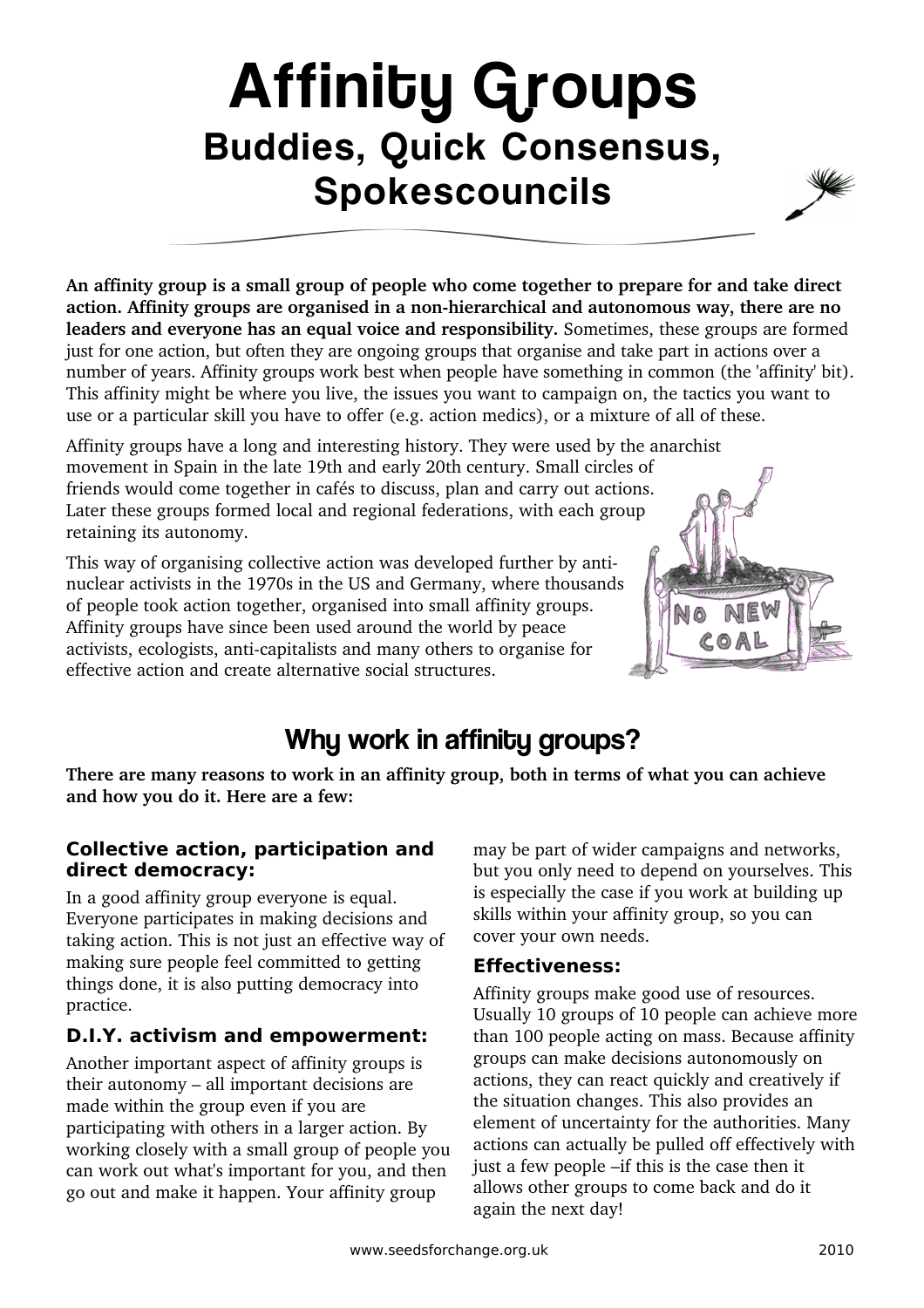### **Safety, support and sustainability:**

Having a group of people looking out for one another before, during and after an action or during a long and tiring campaign is a useful way to make sure everyone is cared for. Stress, police repression, doubt, fear and campaign setbacks are all dealt with much more easily as part of a group than on your own. Also, planning actions in small groups makes it much more likely they will happen without your action target finding out about it first. It is much harder for an infiltrator to win the long-term trust of an affinity group than to gather information at big planning meetings full of strangers. Groups known to be targeted by infiltrators have

included Plane Stupid in 2008 and Campaign Against the Arms Trade from 1997 to 2003. Planning actions in a small group also works as a means of damage limitation – if information does leak out then only a few people are compromised, not hundreds.



#### Some recent examples of affinity groups taking direct action in the UK.

- Two coal fired power stations have been blockaded for days by groups making themselves at home on top of chimneys and around the conveyor belts.
- Numerous open cast coal mines have been stopped from working by people sitting on top of the machinery.
- Destitute people have been fed by affinity groups who retrieve and cook edible food from bins at the back of shops.
- Thousands of genetically modified crops have been pulled up and fields decontaminated.
- Guerilla gardening has created green spaces in built up and run down areas.
- Bomb factories and military hardware like fighter jets have been decommissioned.

## Putting it into practice

**Achieving all of the above with an affinity group takes time and energy.** If you are going to be able to support each other you need to talk about your needs, hopes, fears and motivations. Here are some more ideas about how to make affinity groups work.

### **Getting started**

### **Finding some friends**

This is often the difficult bit! Finding friends to hang out with is one thing, finding friends to take action with is something else entirely. The ideal situation may be to have people you like, who live locally, who have a similar amount of time to take action on the same issues using the same tactics. However, even if your situation isn't this perfect, this doesn't need to stop you from doing anything at all.

Organising and participating in events can be a good way of finding local people who feel strongly enough to take action on your issue. This could be a meeting, or something more

informal like a film night with opportunities for chatting afterwards. Alternatively, look for people from your area who have turned up to regional or national gatherings, and arrange to meet up afterwards.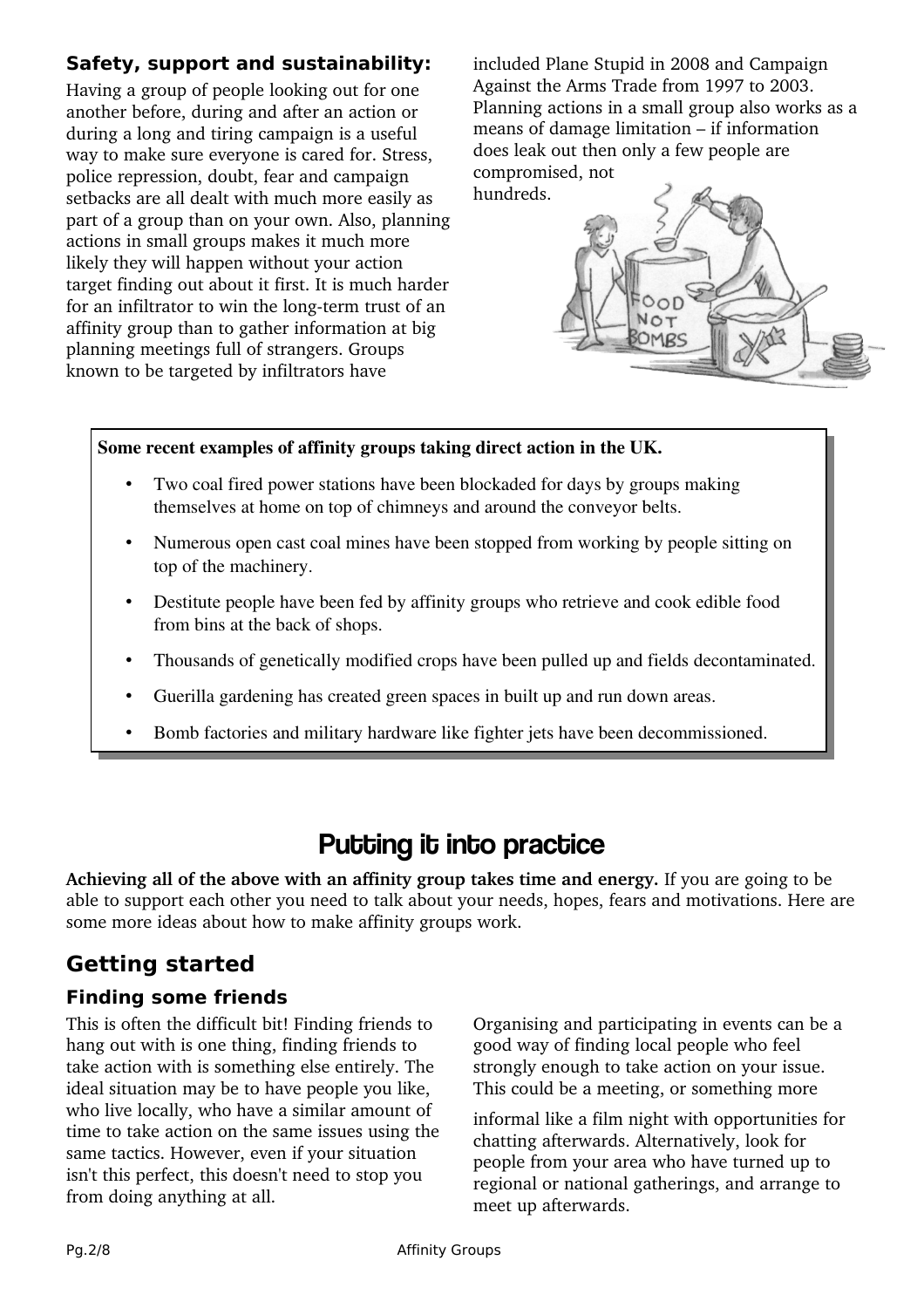If you are considering forming a long term group, work out how much common ground you have got with the people that you find. Do you have just enough in common to work together on one action? Might you work together occasionally over a long period? Or have you found a group of people you can stick to through thick and thin? This is likely to change over time – you may well want to start by doing a few lower risk actions together, and then work more closely together if things go well.

Here are a few factors you might want to think about to help you decide whether there's enough 'affinity' there:

- Individuals' attitudes to taking actions which are public or covert, accountable or non-accountable.
- Personal definitions and beliefs around violence and nonviolence.
- Attitudes to doing acts of criminal damage.
- Where people stand on using the mainstream media.

Getting together with people who share a similar approach to these issues will create energy and enthusiasm through your shared aims and use of tactics, and will help you avoid conflict later on.

# **Building your affinity group**

Affinity groups are based on mutual support and trust which takes some work to build. Whether you are building a long-term group, or are an ad hoc affinity group that has come together just before an action, always try to run through all the steps below. The time you'll be able to spend on this will of course vary, but try to have at least a couple of hours to prepare together for the action and half an hour for debriefing after the action.

### **1. Getting to know each other**

This is vital if you want to build trust. Get to know about each others' experiences, worries, hopes, limitations and motivations. Knowing each other better will make it possible to give each other the right kind of support in stressful situations. It needn't be too formal either – going for bike rides, eating together, or going to the pub with each other all help.

### **2. Working out a basic agreement**

Each affinity group needs an agreement for how the group operates, how decisions are made, what it does and how it will react in certain situations. Depending on how long you are likely to work together for, this could require a long time to work out. It's important to get it right though – everyone needs to be willing and able to keep to this agreement. Talking about things in advance makes it possible for the group members to trust each other's reactions, even in the heat of a stressful moment. It's important to communicate agreements to new group members and ensure they agree and respect them.

**Long term:** Is this an open or closed affinity

group (i.e. can new people join the group)? How do we make decisions? What do we each expect from the group?

**Action planning:** How do we react if... (e.g. the police intervene, someone gets violent)? How do we act towards people we encounter during actions (bystanders, the police, company directors)? How opportunistic are we (e.g. What do we do if the plan was to hold up banners outside some office, but then there is the chance to actually get inside the building? How would that affect the group?) What happens if someone really feels the need to leave?

### **3. Planning**

After coming to a basic agreement, it's time to make plans. For a long term group, this might mean creating a campaign strategy, for a short term group it might just be one action. Either way, make sure everyone is fully involved in the process. Start with your aims, and work out how much time and energy you can realistically devote to achieving them. Do your research, pick your targets, and decide which tactics will be most effective.

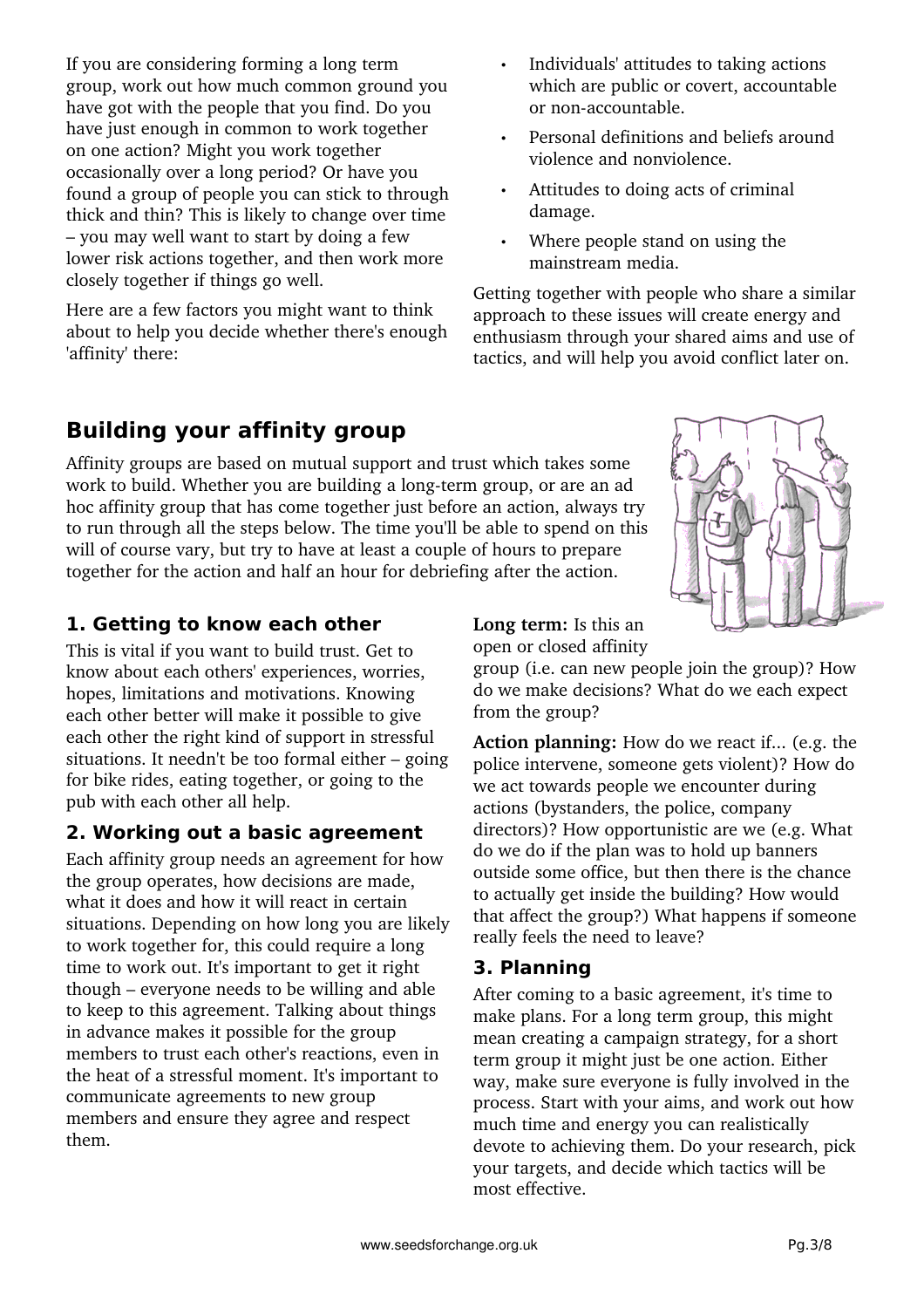#### **4. Take action and support each other**

Taking action together is one of the best ways of getting to know each other. Remember to keep checking that everyone is OK, and make sure you are keeping to the agreements you made. Organise yourselves into pairs or 'buddies' for better support, and practise making quick consensus decisions (see below).

In a longer term campaign, watch out for people who take on too much and may be at risk of burning out. Be careful to share out tasks so they aren't always done by the same people, and so that skills are shared.

### **5. Debrief and evaluate**

Make time to reflect on your action or campaign all together. Check-in on how everyone feels, and whether they are getting what they need from the group. Think about what has worked and why, and apply these lessons to the future. Take time to celebrate your successes and to enjoy each other's company as people as well as as activists. Before your action happens, set a time and date for the debrief.

# Keeping it going

### **Affinity group skills**

If people are to stay happy and productive in an affinity group, it's worth thinking about the following skills and how you can share them with each other.

- ✔ **Good meeting and group work skills:** Good meetings that make everyone feel valued and involved will help build trust, commitment and enthusiasm in the group. The group as a whole has a responsibility to learn about consensus (or whatever decision making process the group has chosen), how to facilitate meetings and how to resolve conflicts. It helps if individuals balance a commitment to the group with an open and honest acknowledgement of their own needs and feelings.
- ✔ **Strategy and planning:** Planning a campaign or an action takes skills and knowledge. It is crucial that these skills are shared if everyone is to participate as an equal.
- ✔ **Sharing out tasks:** Again, making sure that tasks are shared out fairly within the group ensures no one person is overloaded and at risk of burning out. It helps everyone learn new skills and feel empowered.

### **Common problems in affinity groups (and how to deal with them)**

### **Long term sustainability**

It can sometimes be difficult to stay inspired and energised, and to avoid burnout within the group, especially if you experience setbacks or several less successful actions, or get into a long term habit of over-working.



**Tips:** Debrief thoroughly, learn from mistakes, socialise and share

workloads and skills. Be realistic about what you take on. Take time to celebrate your successes, no matter how small. Look after yourself and encourage everyone else to do the same. Above all, support each other through stressful times and watch out for signs that people may be suffering from burnout. If you are worried about

#### **Some signs of burn-out**

- emotional & physical fatique
- lingering illnesses
- lack of energy & motivation
- feeling disempowered, hopeless & angry
- unable to maintain relationships
- forgetfulness & poor concentration

someone, be ready to ease their workload even if it means you get less done as a group. Where possible try to make sure that people can take time away from your campaign without losing their social network at the same time, by having social time that is not connected to meetings or actions, for instance.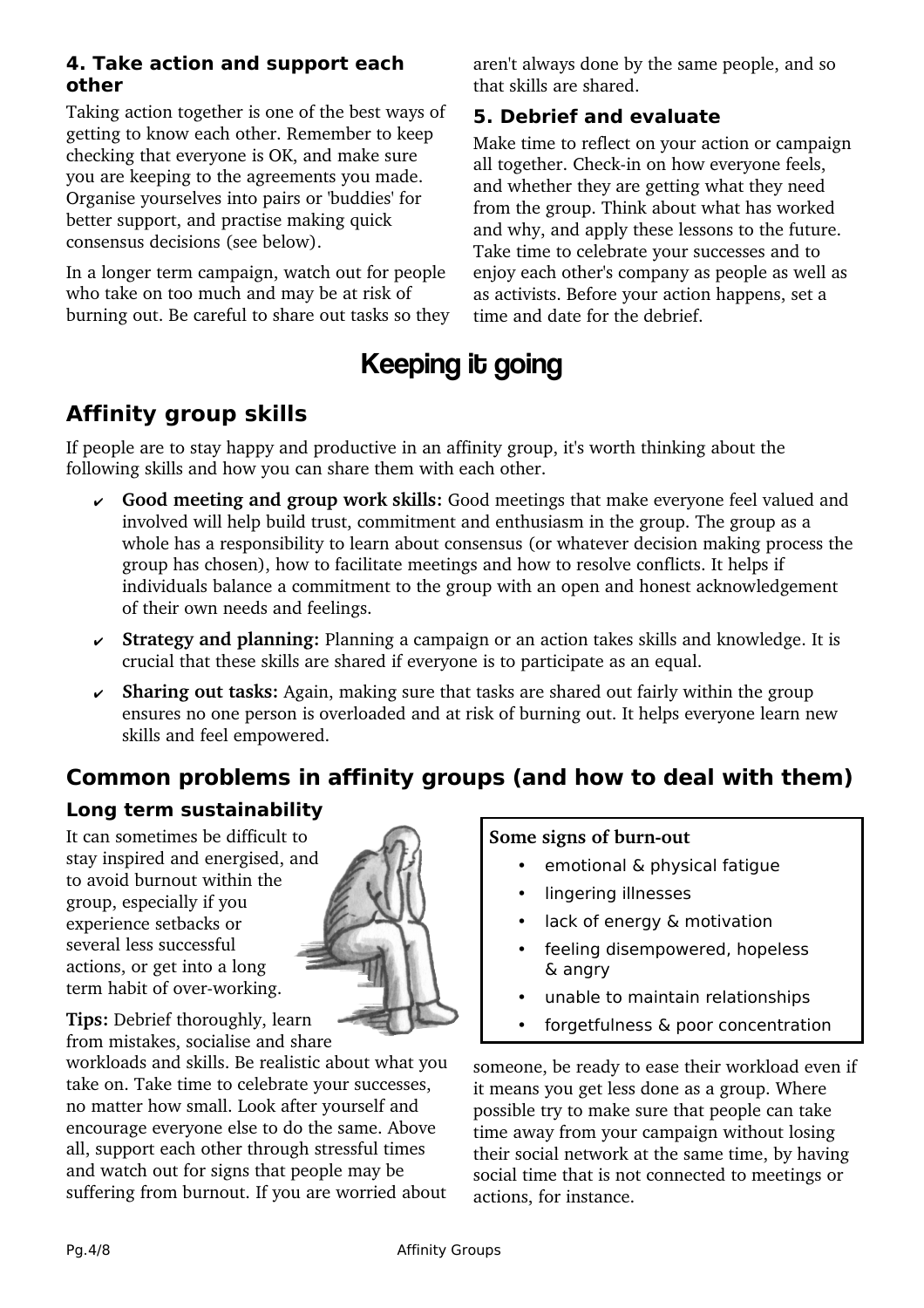#### **New members**

Some groups struggle with the issue of attracting new members and making them feel included whilst not 'watering down' the original ethos of the group. If the ethos and methods of working aren't clear to new members from the start it can lead to problems later.

**Tips:** Be explicit from the start about the 'groundrules' or 'vision' for the group, make these clear to all new members and ensure there is opportunity for discussion and collective understanding around difficult issues. For example, the group's commitment to nonviolence, or a belief in doing, or not doing, economic damage on actions.

#### **Informal hierarchies**

These often arise because some people are seen as having more experience and skills. Sometimes, the problem is a small number of people having

access to more information than the others. In some groups it's a question of personality – more confident people can dominate, making others feel undervalued. There are also issues that arise when some people are seen as more committed than others, perhaps because they always turn up to meetings and actions. This is often the case regardless of the reasons why others don't turn up, many of which have nothing to do with lack of commitment – e.g. childcare responsibilities, a full time job, health issues, or simply a more sustainable attitude to taking action! The creation of a 'core' of people who always turn up often leads to informal decision making outside of meetings and before you know it you've got a committee and a membership.

**Tips:** In meetings use good facilitation – with an emphasis on allowing everyone to participate. Vary your meeting times so it isn't always the same people who can't go, and make sure that people who miss one meeting still get told about the next one! Even if someone has missed a meeting, there may still be ways for them to take on tasks in preparation for the action. Rotate jobs and roles and build in skill-sharing to your work to build up everyone's confidence and respect for each other.

#### **Failure to reach agreement**

It may simply be that the group doesn't have enough common ground, and you don't have enough affinity to work together. Occasionally, splitting up might be the most empowering and effective course of action. Alternatively, it may be that minor disagreements and personal issues are blinding you to the common ground you do have. If there is common ground, splitting the group and starting at the beginning again is likely to waste time and emotional energy.

**Tips:** Go back and remind yourselves what aims and ideas you share and see where you can go

> from there. Remind yourselves of the things you have achieved by working together. Ask yourselves whether the sticking points are disagreements about important principles, or if personal agendas and personality clashes are creeping into your meetings. Look for training in consensus decision making.

#### **Mass actions**

Joining a mass action can pose a problem of how to maintain your group's autonomy. It can be difficult to plan and act independently, and report on your own actions. This is often caused by relying too much on the overall organisers for information and infrastructure. For example, groups often expect a legal support system to be set up for them to use, or a handful of media spokespeople to do all the interviews.

**Tips:** Organise or attend skill-shares, so that the group is able to cover all its own needs for the whole action (group work skills, media skills, first aid skills, legal knowledge etc.) Participate in mass actions that have scope for you to plan your own role. For instance, a mass blockade might involve several affinity groups taking on a different entrance or access road, and coordinating about times, but deciding within their groups where and how they will form their blockade. Alternatively, affinity groups might take responsibility for particular roles, such as legal support, first aid or providing food.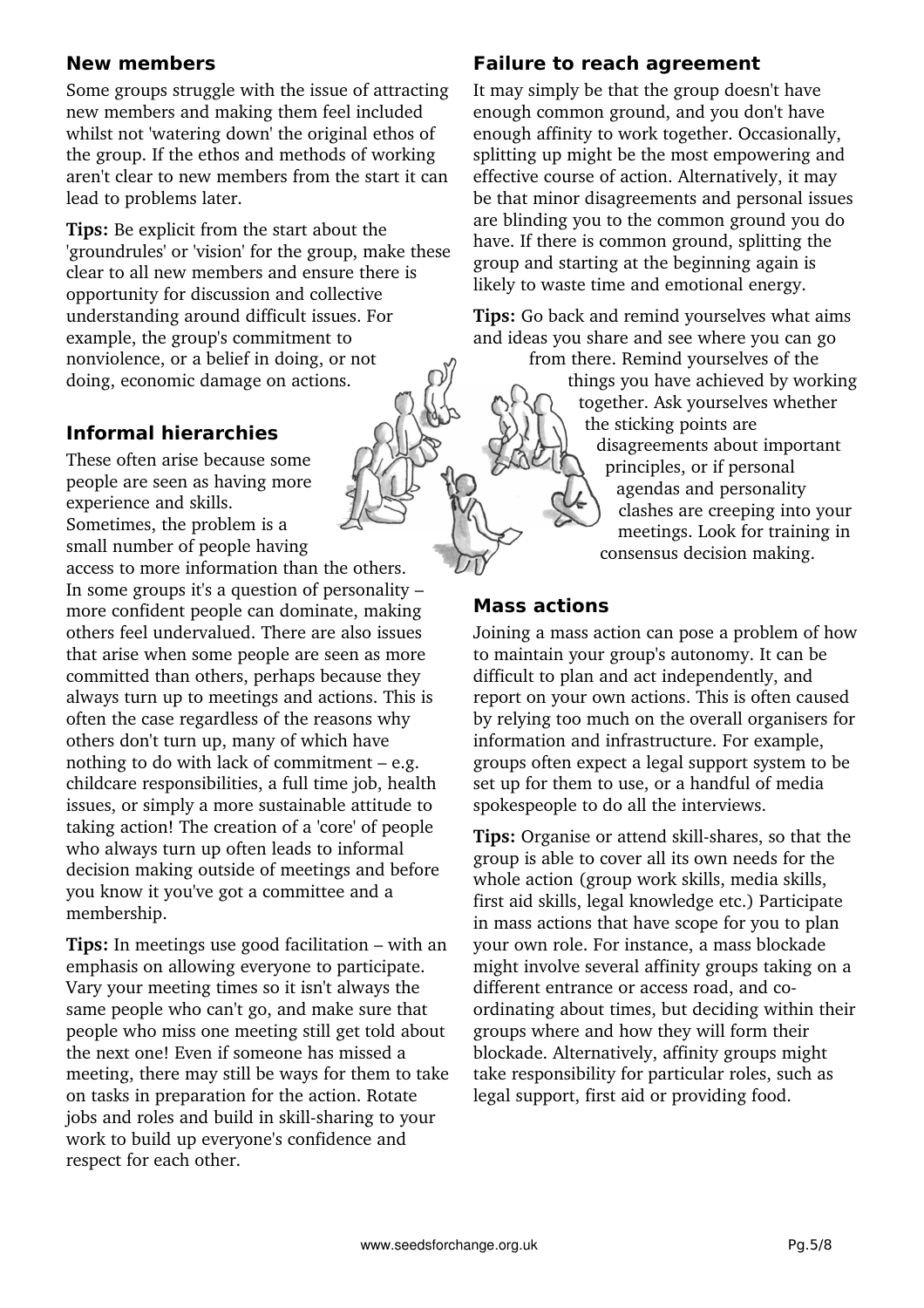# Other ways of making direct action happen

### **Buddying up**

Even within affinity groups there are extra support systems you can use. Buddying up is one, and has special relevance to larger affinity groups. It means agreeing in small groups (generally 2–4) to look out for each other's well being. Buddying should mean you are never alone on the action, you're less likely to get lost, and have someone to leave the scene with if you need to stop for any reasons. Buddies should be prepared to:

- $\mathbf{\nabla}$  Know if their buddy has any particular (e.g. medical) needs.
- $\vee$  Check that their buddy is still with them whenever a group is moving around.
- $\boldsymbol{\nu}$  Make sure their buddy is physically OK, and find food/drink/warm clothing/medical attention if they aren't.
- $\overline{\phantom{a}}$  Keep an eye on their buddy's emotional state, and try to calm them down / comfort them when necessary.
- $\mathbf{\nu}$  Leave with their buddy if they want to go, for any reason.
- $\vee$  Provide support if their buddy gets arrested. This could mean passing on their details to a legal support person, or arranging for someone to meet them when they get out of the police station.
- $\vee$  Get help if their buddy is getting hurt this could be calling an ambulance, finding a first aider or asking someone with a camera to record the situation.

This might make it all seem rather formal and difficult to maintain. In reality it isn't – it's just a way of making sure no one gets forgotten in the confusion of an action, and everyone has a friend to look out for them.

### **Quick consensus decision making**

Consensus decision making is a system of reaching decisions that is widely regarded as one of the most participatory and empowering processes available to activist groups. However, it can take time, and often, in an action, time is exactly what you haven't got. If the police are threatening arrest at any moment, or you may have spied an opportunity that you need to take quickly or miss altogether, you may only have seconds to decide what to do.

Quick consensus is a way of making collective decisions in situations where time is very limited. It aims to find a solution that everyone can support. These decisions might not be perfect, but at least everyone had the chance to agree or disagree, and everyone bears equal responsibility if things go well or badly.

### **Blocks, stand asides and friendly amendments**

- **A block** is a veto it kills the proposal dead. Everyone has the right to do this. In quick consensus blocks usually happen for two reasons: 1) a proposal will split the group, usually because some people have an ethical objection to it, or because it might endanger someone's safety or 2) the group is failing to make a decision. If a proposal is blocked, you need a new one! Some groups insist that in quick consensus you must have a counter proposal before you can block.
- **A stand aside** is agreeing to disagree. It allows the proposal to go ahead in the group's name, but those that choose to stand aside take no part in that particular action.
- **A friendly amendment** enhances a proposal. It's not a new idea, but a way of making an existing one more effective.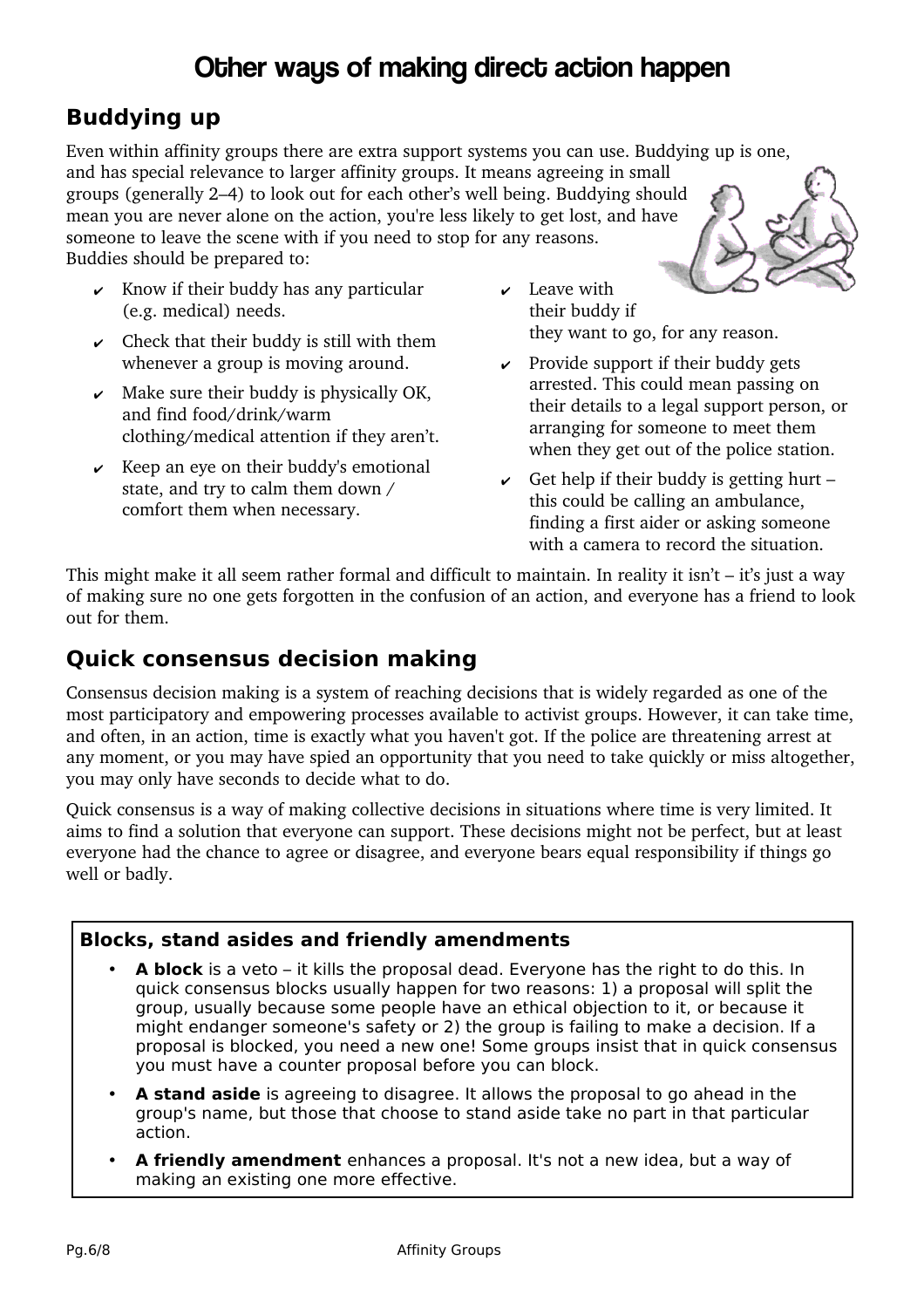### **The Quick Consensus process**

- 1. **Appoint a facilitator.** For the sake of speed you could do this in advance, but try not to always use the same person. The facilitator briefly clarifies the situation, and the time available to talk. "We've been given 2 minutes to move or we'll all be arrested. I think we should make the decision in one minute."
- 2. **If there's time, the group briefly discusses the situation.** It is up to the facilitator to judge how long to give to this, or whether to skip this stage altogether.
- 3. **The facilitator asks for proposals.** "Yeah, I propose we link arms and sit down". There may be time to take friendly amendments, e.g. "Let's sit down in a circle and link arms – we'll be stronger that way."
- 4. **The facilitator restates the proposal and tests for consensus.** "OK, it's proposed that we sit in the road and link arms. Any blocks?". If there are, you need a new proposal at this stage. "Any stand asides?" – "Yeah, I'll lose my job if I'm arrested – I'll watch from the side and act as a legal observer." "Everyone else agree?" Chorus of agreement.
- 5. **Make sure everyone knows who is doing what** and then get on and do it!





### **Making it work**

First of all, a shared knowledge of the quick consensus process is essential. Take time to practice this – it does get easier the more often you do it.

Appoint a facilitator who you trust to remain neutral. This doesn't mean the facilitator can't express any opinions – they are in the same situation as everyone else and have the right to participate. However, they should not steer the discussion to suit their own agenda, or jump in to make proposals before anyone else has had a chance. If there is time for discussion, be alert to signs of disagreement – it is important to reach full agreement on an important decision.

It also helps if the facilitator is able to summarise what has been said, and asks questions to check when things aren't clear – good communication is vital if quick consensus is to work.

It also helps to have thought through the kinds of situations that might arise, and how you want to respond to them beforehand. If you already

know how people feel about getting arrested or making last minute changes of plan, this should affect the proposals you make. This is where the work you did creating a group agreement and talking about each other's concerns pays off.